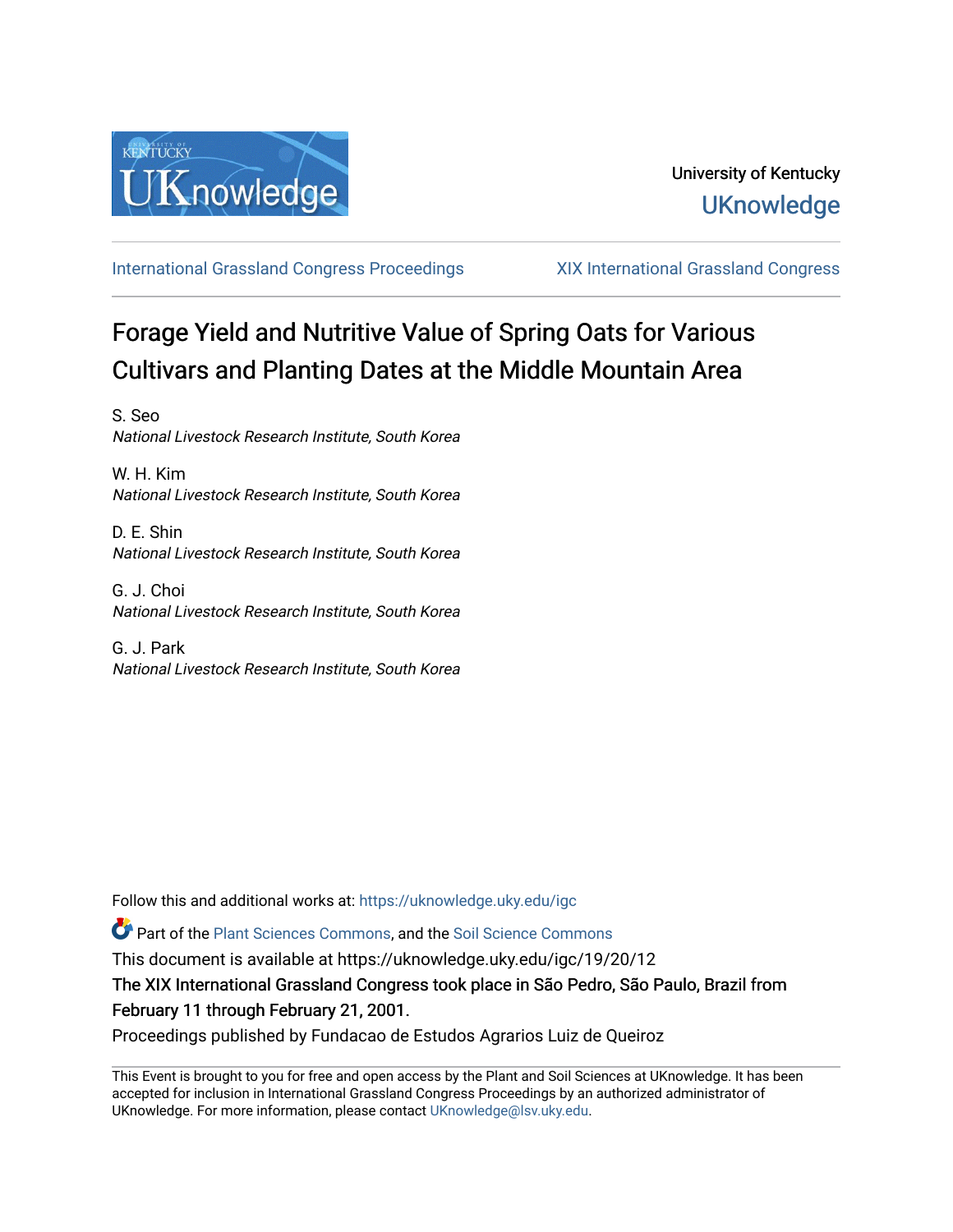# **FORAGE YIELD AND NUTRITIVE VALUE OF SPRING OATS FOR VARIOUS CULTIVARS AND PLANTING DATES AT THE MIDDLE MOUNTAIN AREA**

S. Seo, W. H. Kim, D. E. Shin, G. J. Choi and G. J. Park

Grassland and Forage Crops Division

National Livestock Research Institute, RDA, Suwon 441-350, Korea; seos@nlri.go.kr

### **Abstract**

 The experiment was carried out to determine the optimum cultivars and effects of planting date on growth, forage yield and nutritive value of spring sown oats (*Avena sativa* L.) at the middle mountainous area, Namwon, NLRI, Korea, 1998. The cultivars used in this study was Cayuse, Swan, Foothill, Cashel, Martlock and Winjardie, and the planting dates were 9, 14, 19, 24 and 29 March, and all the forages were harvested on 9 June. Swan among spring oats was the earliest heading type (21 May), and then Martlock (25 May), Winjardie (27 May), and Foothill was the latest (14 June). Dry matter yield was not significantly different (P>0.05) among six spring oats, except Martlock. Nutritive value was higher in late-maturing cutivars than those of early-maturing types. As the planting date was earlier, the heading date was shortened, and the forage yield was tended to increase. In conclusion, spring oats can be successfully produced by seeding of early March using early-maturing cultivars for more forage production, hay-making during late May, and planting of subsequent forages at the mountainous area in Korea.

**Keyword** : Sping oats, cultivar, planting date, forage yield, nutritive value.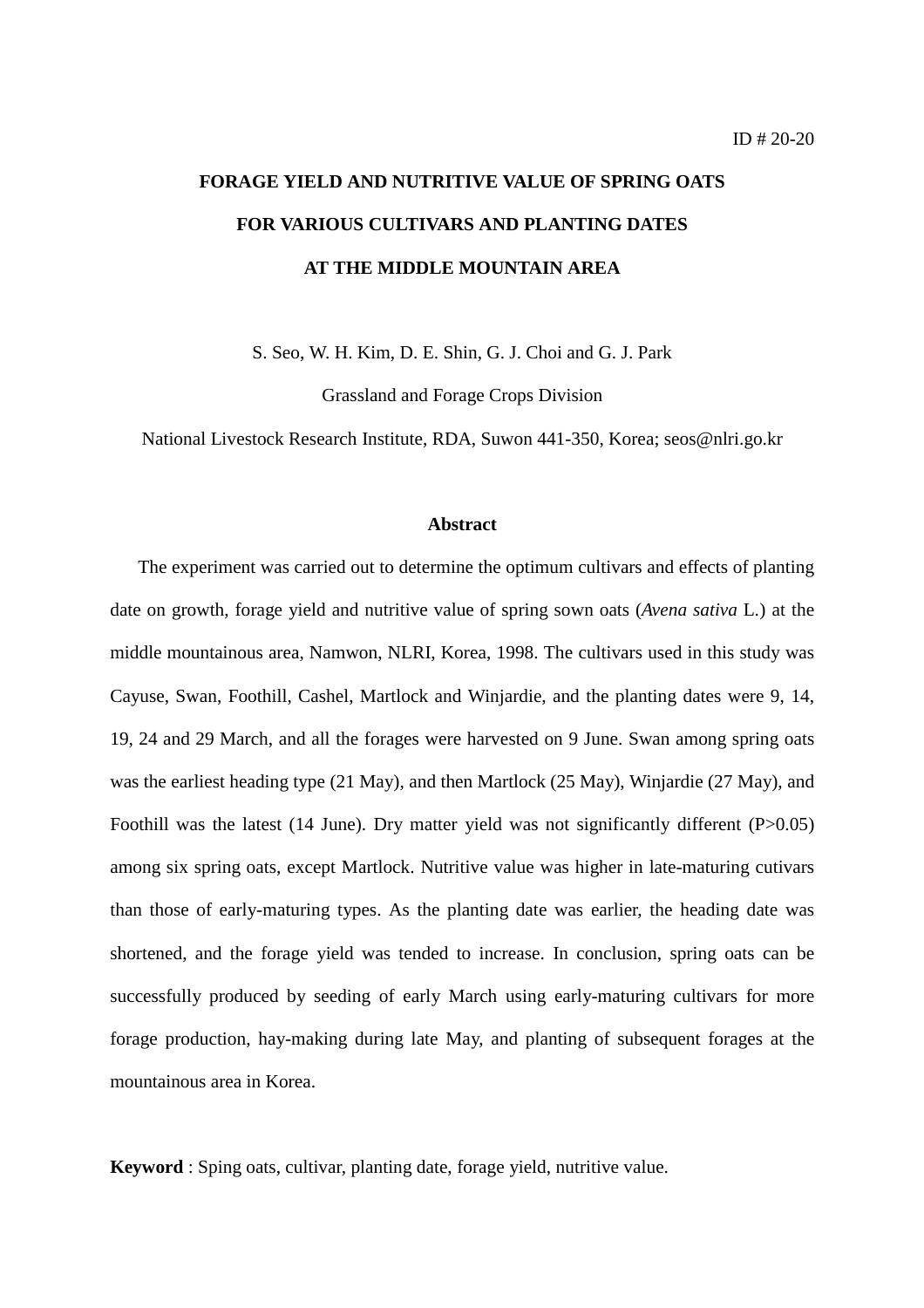## **Introduction**

 Forage oats (*Avena sativa* L.) is one of the main forage crops in Korea, it usually produce good quality forages in both spring and autumn season. Kim and Kim (1992) reported that the cultivar of spring oats was recommended early-maturing type for hay production, but middleand late-maturing cultivars were better for soiling and grazing. Generally it has been recommended that spring oats be planted as early in the season as possible to maximize yields. The early seeding of spring cereals was an important factor for obtaining maximum yields on all soils, in Quebec, Canada (Rioux et al., 1986). Similar results were reported with spring oats in Ohio, USA (Gooding and Lafever, 1991), and in Suwon, Korea (Kim and Kim, 1992). The promising cultivar and harvesting date of spring oats were reported well by Kim and Kim (1994) at the plain area in Korea. However, little information is available on the optimum cultivar and planting date of spring oats at the middle mountainous area. The objectives of the study, therefore, were to determine the effects of cultivars and planting dates on growth, forage yield and nutritive value of spring oats at the middle mountain area in Korea.

#### **Material and Methods**

 The experiment was conducted at the Namwon Branch Institute located at 450m above sea level, National Livestock Research Institute, RDA, Korea in 1998. In experiment 1, the six cultivars of oats (Cayuse, Swan, Foothill, Cashel, Martlock and Winjardie) were used, and the seeds were sown on 19 March, and harvested on 9 June. In experiment 2, the five planting dates of oats (9, 14, 19, 24 and 29 March) were treated with Swan cultivar, and the forages were harvested on 9 June. Two experiments were arranged as a randomized block design with three replications. The 150kg N, 120kg  $P_2O_5$  and 120kg/ha  $K_2O$  were applied prior to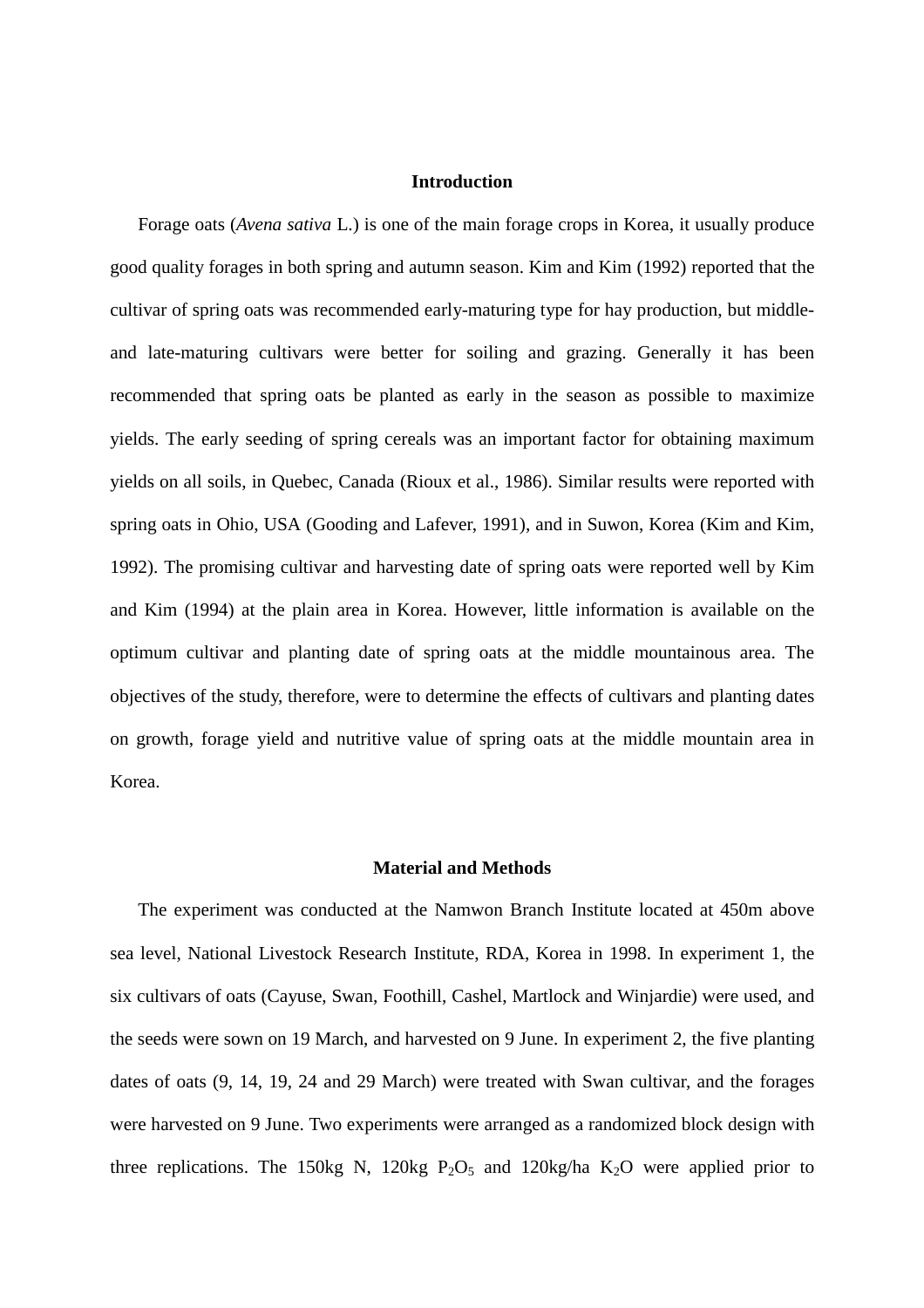planting, and the seeds were broadcasted 150kg/ha of seeding amount. Plant height, heading date, dry matter (DM) yield, crude protein (CP), acid detergent fiber (ADF), neutral detergent fiber (NDF), and *in vitro* dry matter digestibility (IVDMD) were investigated.

#### **Results and Discussion**

 The heading date, forage yield and nutritive value of spring oats as affected by cultivars are shown in Table 1. Swan among six cultivars was the earliest-maturing type, and then Martlock, Winjardie, and Cashel. Foothill was the latest, and the difference of heading date between the earliest 'Swan' and the latest 'Foothill' was 24 days. However, similar forage yield was obtained in all cultivars, and ranged from 8,842kg (Foothill) to 10,169kg/ha (Cashel), except Martlock (6,272kg).

 The contents of CP of spring oats were higher in late-maturing types Cayuse (18.2%) and Foothill (16.8%) than those of early-maturing Swan (12.5%), Martlock (12.2%) and Winjardie (13.1%). The contents of ADF and NDF were high in Swan, the earliest maturing type. IVDMD was higher in Cayuse (74.2%) and Foothill (65.5%) of late-maturing type than those of early-maturing cultivar, Swan (54.9%), and so on.

 As the results of the experiment, the early-maturing type of spring oats might be preferable in situation where hay-making is important because they produce higher DM content forage than mid- and late- maturing oats during the season of late May and early June, which represents the optimum month of hay-making in Korea (Kim and Kim, 1992, 1994). Also after harvest spring oats farmers can cultivate sorghum×sudangrass hybrid during June to September.

 The heading date, DM yield and nutritive value of spring oats 'Swan' as affected by planting date are described in Table 2. The heading dates were delayed as the planting dates were delayed, and the difference of heading date between 9 March and 29 March of planting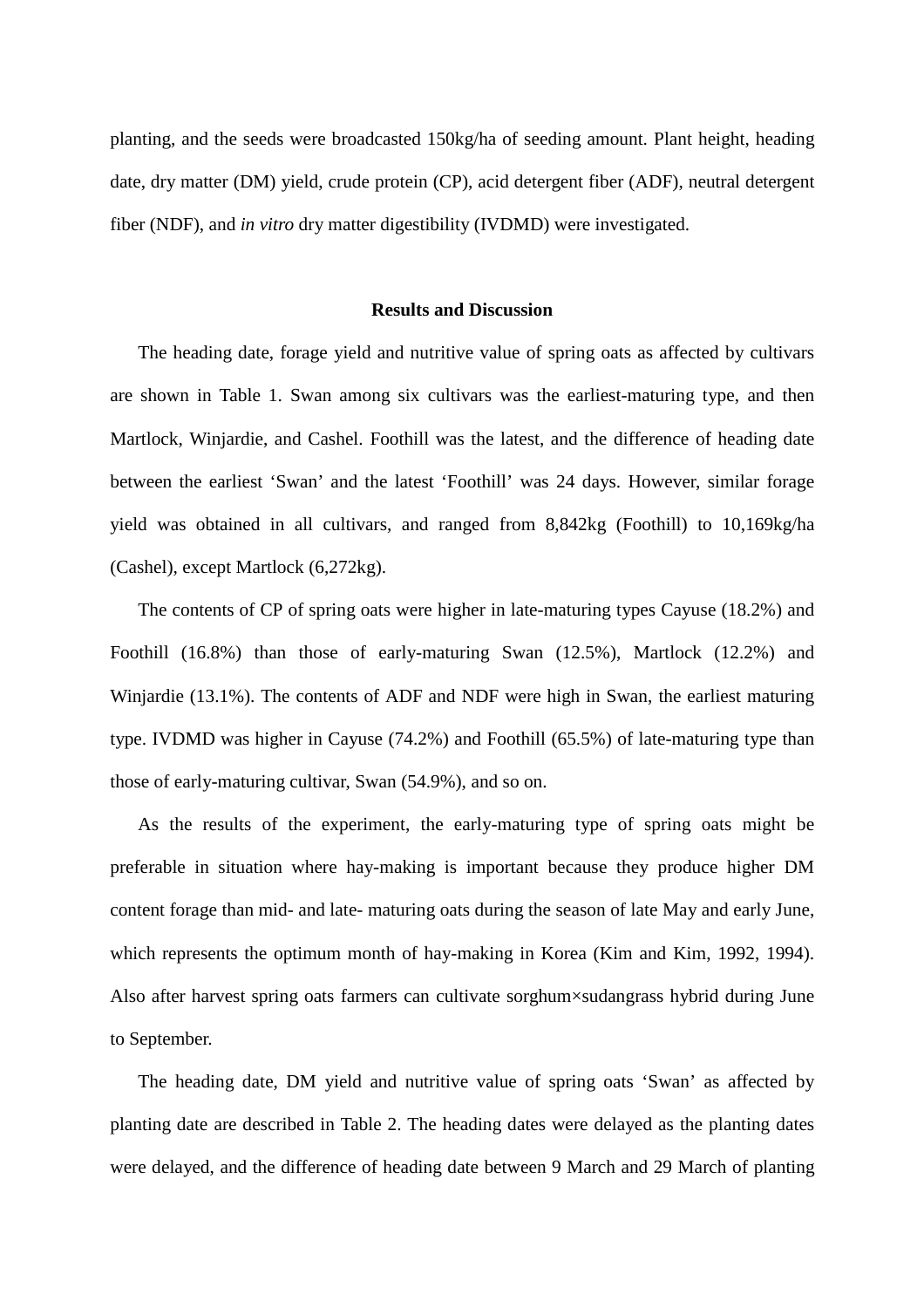date was 5 days. Forage yield tended to decrease as the planting dates were delayed, however, the contents of CP, ADF, NDF and IVDMD were not consistent among treatment. Therefore, early seeding of spring oats seems to be recommended for early harvest in late spring season.

 In conclusion, seeding early-maturing cultivar (for example Swan) of spring oats by early March is strongly recommended for more forage production, hay-making, and subsequent forage planting, such as sorghum×sudangrass hybrid in late May.

### **References**

**Gooding, R. W and Lafever H. N.** (1991). Yield and yield components of spring oat for various planting dates. J. Prod. Agric., **4**: 382-385

**Kim, J. G. and Kim D. A.** (1994). Harvesting date and cultivar effects on the growth characteristics, forage yield and quality of spring sown oats. J. Korean Grassl. Sci. **14**: 247- 256

**Kim, J. R. and Kim D. A.** (1992). Effects of spring seeding dates on growth, forage yield and quality of early and late maturing oat cultivars. J. Korean Grassl. Sci. **12**: 111-122

**Rioux, R., Barnett G. M. and Comeux J. E.** (1986). Effect of sowing methods, rates and dates on cereal yield and its components on four types of soils. Can. J. Plant Sci. **66**: 211-219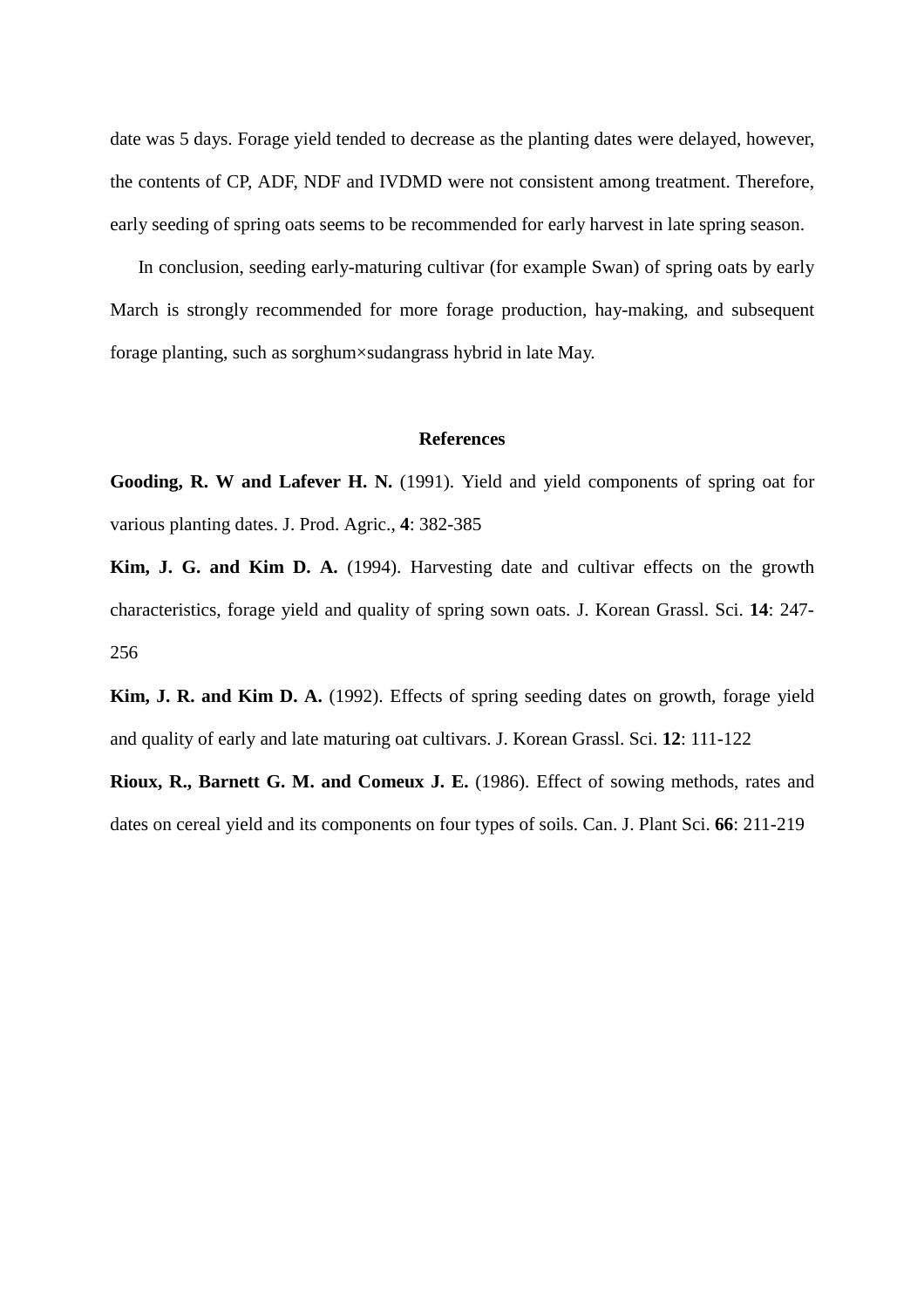| <b>Cultivar</b> | <b>Heading</b><br>date | <b>DM</b> yield<br>(kg/ha) | Nutritive value (dry wt., $\%$ )* |      |            |              |
|-----------------|------------------------|----------------------------|-----------------------------------|------|------------|--------------|
|                 |                        |                            | $\bf CP$                          | ADF  | <b>NDF</b> | <b>IVDMD</b> |
| Cayuse          | 11 June                | $9,010^a$                  | 18.2                              | 32.2 | 53.2       | 74.2         |
| Swan            | $21$ May               | 8,908 <sup>a</sup>         | 12.5                              | 39.9 | 68.1       | 54.9         |
| Foothill        | 14 June                | 8,842 <sup>a</sup>         | 16.8                              | 34.2 | 58.3       | 65.5         |
| Cashel          | 4 June                 | $10,169^{\text{ a}}$       | 11.1                              | 31.6 | 57.5       | 63.4         |
| Martlock        | 25 May                 | $6,272^{\mathrm{b}}$       | 12.2                              | 34.5 | 62.7       | 56.9         |
| Winjardie       | 27 May                 | $9,134$ <sup>a</sup>       | 13.1                              | 35.8 | 64.3       | 62.8         |

**Table 1 -** Heading date, forage yield, and nutritive value of spring oats as affected by cultivars.

Value in row with different superscript letters is significantly different (*P*<0.05).

\* The samples within three replications were mixed for chemical analysis